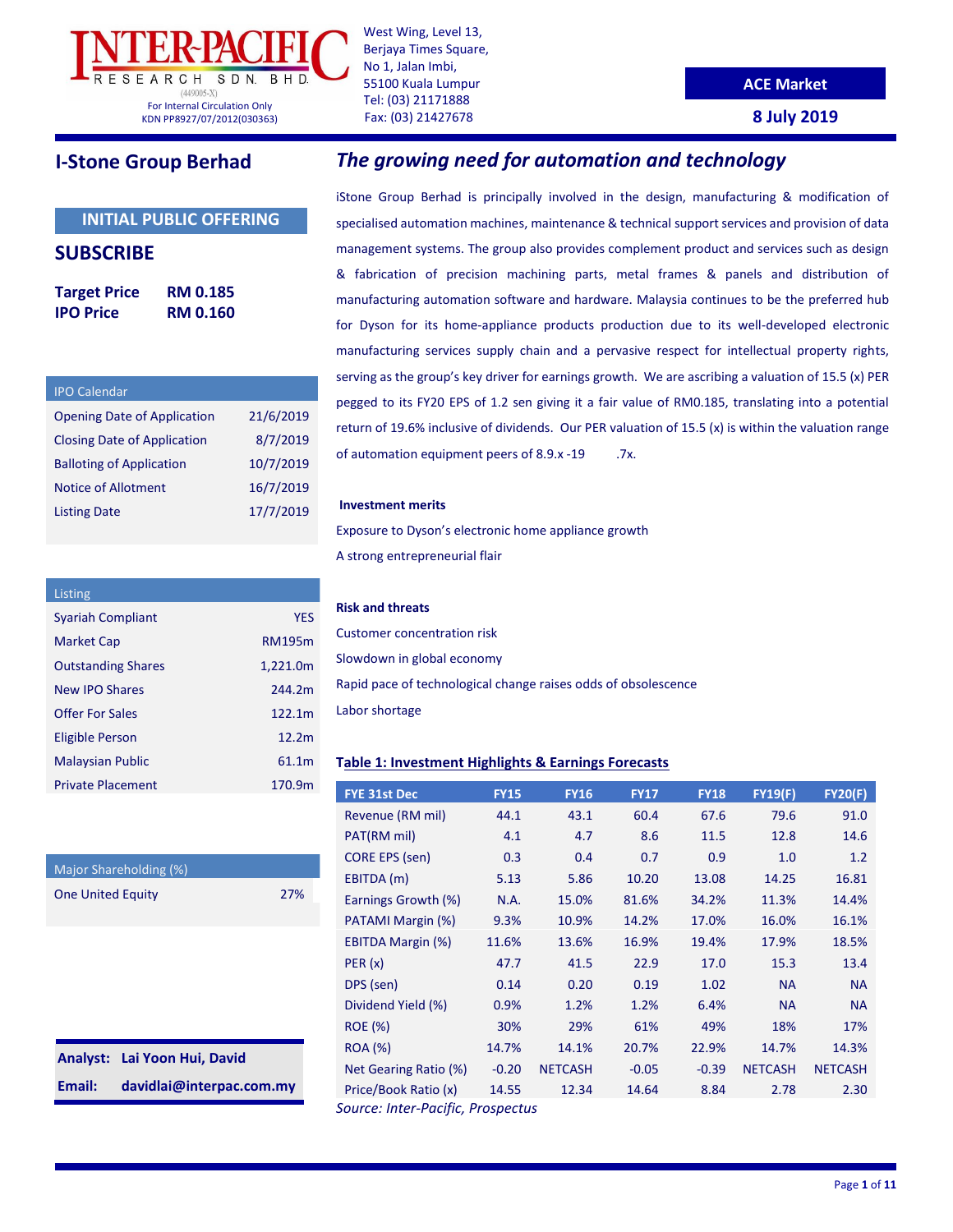

#### **Investment Merits**

#### **Riding on Dyson Growth**

The group is a major supplier having established a good relationship with Dyson group of companies and supplies about most of Dyson's test and inspection customised machines. Dyson is a British technology company, a popular household name that designs and manufactures heaters, bladeless fans, hand dryers and vacuum cleaners. The group's revenue expanded at a CAGR of 15.42% between 2015 and 2018 driven by increasing purchase orders from Dyson. Dyson orders increased at CAGR rate of 22.9% over the said period. Management guidance was that Dyson has been expanding its capacity annually at a rate of circa~20%. Dyson has unveiled 2 new products (light-cycle lamp and personal air purified) and an upgraded cordless vacuum (V11) in 2019. Dyson's product development led to a reported revenue expansion at a CAGR of 36.2% between 2015 and 2018. We envisage the group will continue to ride on Dyson's capacity expansion following a string of successful Dyson new product launches.

#### **Illustration 1: Logo of I-Stone Group Bhd's most prominent customer Dyson Ltd.**



Source: Dyson

### **Product development aimed at meeting customer needs for Industry 4.0, Big Data Analytics and Deep Learning**

Given the growing need for the adoption of Industry 4.0 or latest automation technology (AI, Blockchain, for local manufacturers and multinational companies), the group is developing its own proprietary products to meet market demand for higher automation in the manufacturing process, which include deep learning systems for vision inspection machines, upgraded monitoring and manufacturing process flow (i-MES) for data management system and fully automated joint test system (i-FCT). The existing vision inspection machines that are integrated into manufacturing processes do not utilise deep learning systems and require frequent reconfiguration. iStone will develop a fully automated joint test system with multiple test stations. Current test machines require operators to load units under test to various test machines. The group has developed a prototype i-FCT and is currently at the stage of making improvements to overcome teething issues. iStone intends to design and develop conveyor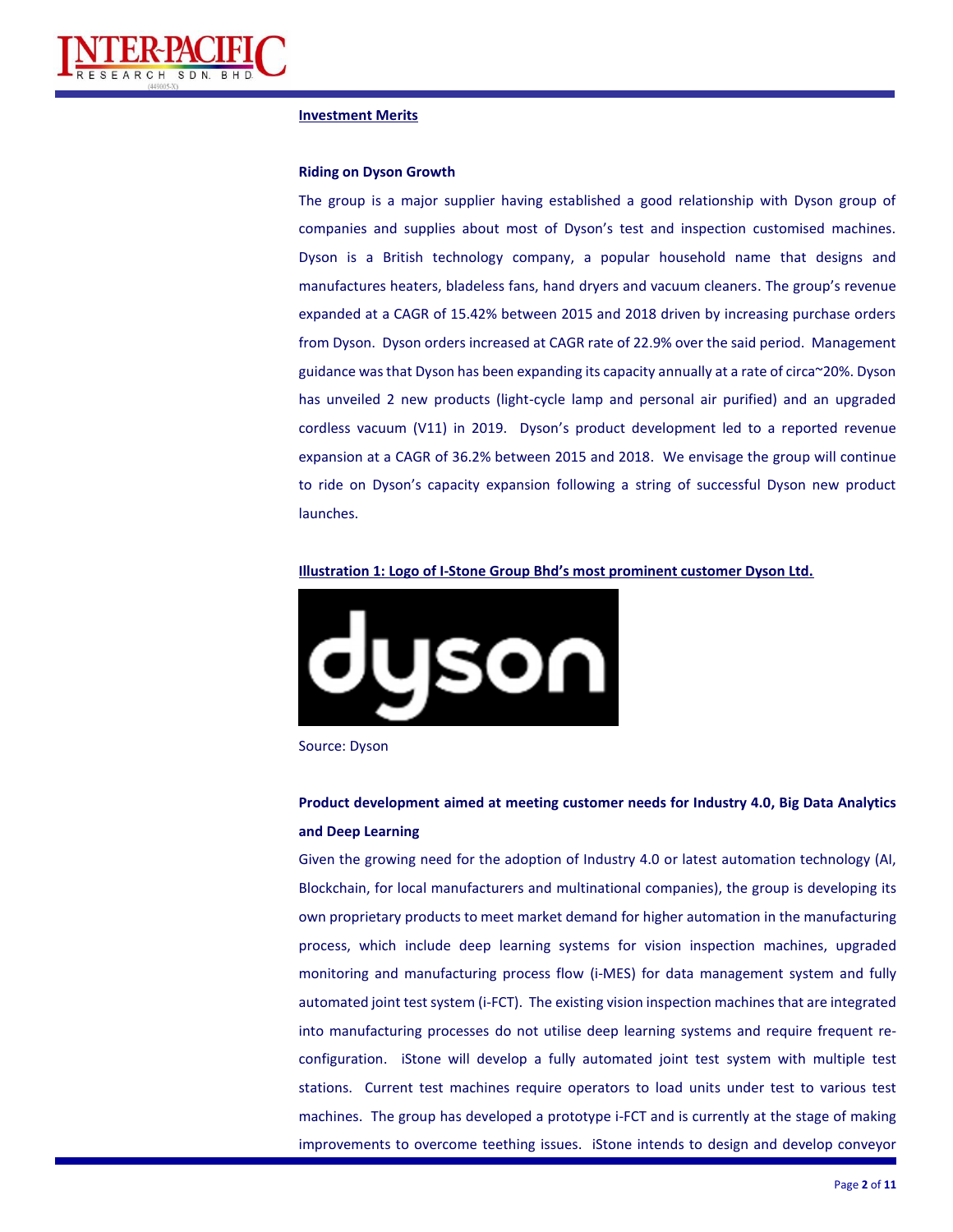

automation equipment/solutions in its second D & D Centre commencing with 48 months. The rollout of new products serves as the next earnings growth inflection point.

#### **Experienced key management team and strong entrepreneurship**

I-Stone Managing Director, Tee Sook Sing and Executive Director, Chan Kok San were ex electronic engineers at Dyson and have over 16 years of experience in the manufacturing business. The key management are instrumental for product development and business growth of the group. With the experience and stability of the key personnel, we believe I-Stone remains well-positioned to pursue future growth milestones.

#### **Industry Overview**

The key drivers for specialized machinery and equipment industry are growing demand for automation in the manufacturing industry, especially in the E&E industry, for higher productivity, continuous technological advancement for higher yield, end users' growing demand for E&E industries products such as home appliance, telecommunication & consumer electronics. Lastly, government initiatives to reduce reliance on foreign labor and tax incentives to grow Malaysia's E&E supply chain and to be the preferred destination for high-technology industry investment are also growth factors. The industry envisages Dyson's Singapore electric vehicle (EV) plant commencing in 2020 may cross sell its motor/airflow/light technology. Established service or equipment suppliers may be poised to benefit from this development. Nonetheless, Malaysia continues to be the preferred hub for Dyson for its home-appliance products production due to its well-developed electronic manufacturing services supply chain and a pervasive respect for intellectual property rights.

**Future Expansion Table 2: Use of Proceeds**

| TADIE Z. OSE UI FIULEEUS                  |                   |               |       |
|-------------------------------------------|-------------------|---------------|-------|
| <b>Use of proceeds</b>                    | <b>Time frame</b> | <b>RM</b> mil | %     |
| Process and product development           | Within 24 months  | 4.200         | 10.7% |
| Repayment of borrowings                   | Within 12 months  | 13.49         | 34.5% |
| <b>Construction of New D&amp;D centre</b> | Within 48 months  | 6.80          | 17.4% |
| Capital expenditures                      | Within 24 months  | 5.20          | 13.3% |
| Working capital requirements              | Within 36 months  | 5.90          | 15.1% |
| <b>Estimated listing expenses</b>         | Within 1 months   | 3.50          | 9.0%  |
| <b>Total</b>                              |                   | 39.09         |       |
|                                           |                   |               |       |

Source: Prospectus

34.5% of proceed will be used to repay borrowings raised for the factory plant it acquired recently, at the end 2018. 17.4% will be used to construct a new design and development (D&D) centre to house the development and production of its i-FCT, currently at the prototype stage. The new centre will be located within its current vacant factory land and the centre be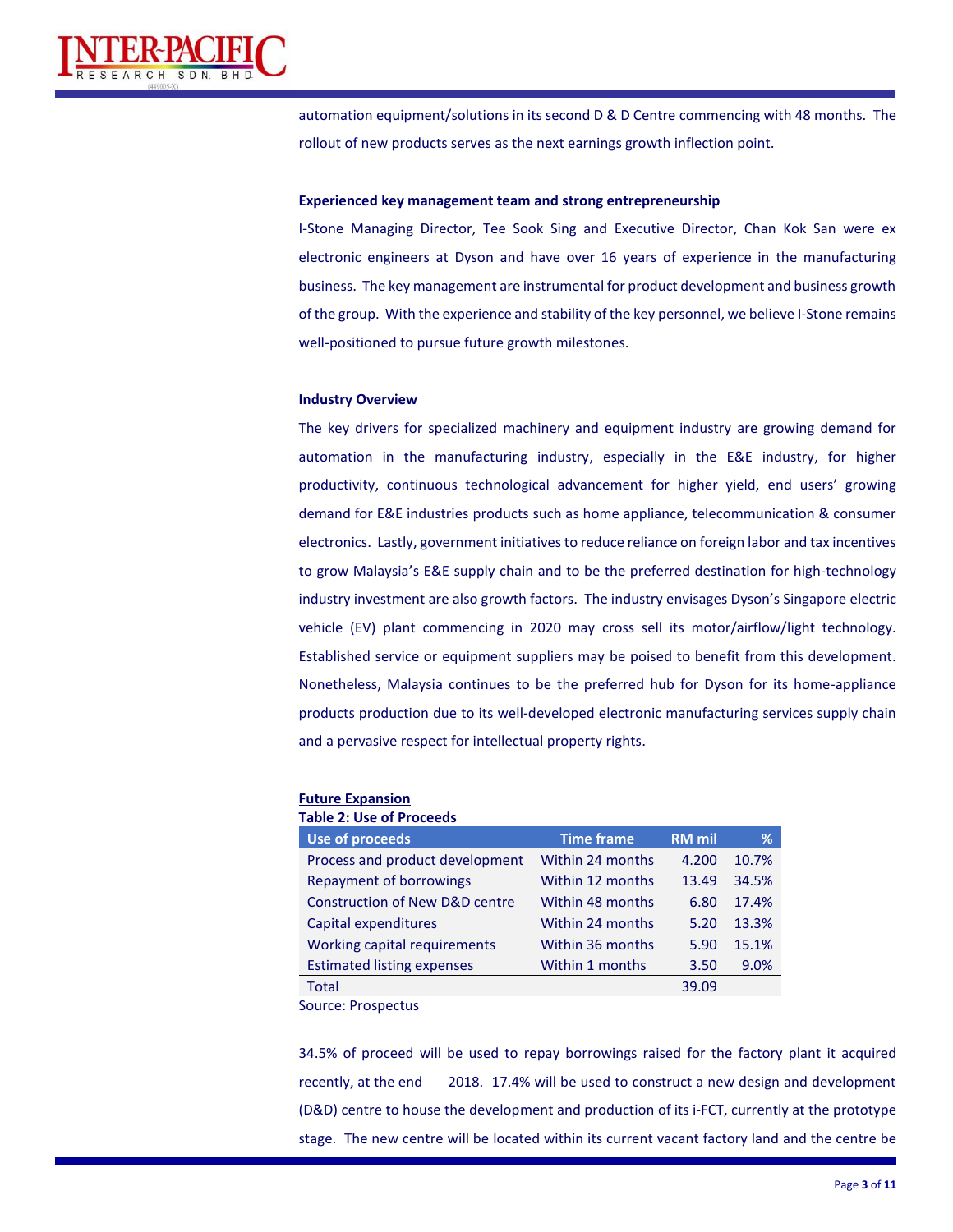

used to develop E&E and mechanical designs for the specialised automation machines, laboratories for D&D activities and prototyping labs for building prototypes and testing of newly developed machines and systems.

A 13.3% portion will be used to purchase machineries and accessories. The bulk of the purchases will be CNC machines and forming machines as the upgraded CNC machines provides higher efficiency as compared to the existing CNC machines. Fourthly, 15.1% of the funds raised will be for working capital for the group and 10.7% will be used to develop new products and product features (i-FCT, i-MES and deep learning system for vision inspection machines).

#### **Major Risk**

#### **Slowdown in global economy**

A slow down or down turn in consumer spending on end user electronics will have a negative impact to the group's financial performance.

#### **Dependence on one major customer**

The group has a maintained a long mutual relationship with Dyson. The Dyson Group of companies contributed approximately 54.1%, 61.5%, 66.5% and 65.5% to the Group's overall revenues for FY15, FY16, FY17 and FY18. Its supply of machinery are not made under long-term contracts as is usual industry practice. The loss or reduction of orders from this major customer will negatively affect the group's financial performance. In the immediate future, the group intends enlarge its customer portfolio to diversified it customer concentration risk in.

#### **Technological advancement**

Failure to keep up with industry demand for more advance automation and innovation would results in technological obsolescence which may affect I-Stone's topline growth.

#### **Labor shortage**

A shortage of labor and qualified engineers would frustrate the group's production targets. A typical manufacturing sector business in Johor Bahru suffers from attrition of engineers and production floor workers owing to far more attractive wages offered in Singapore.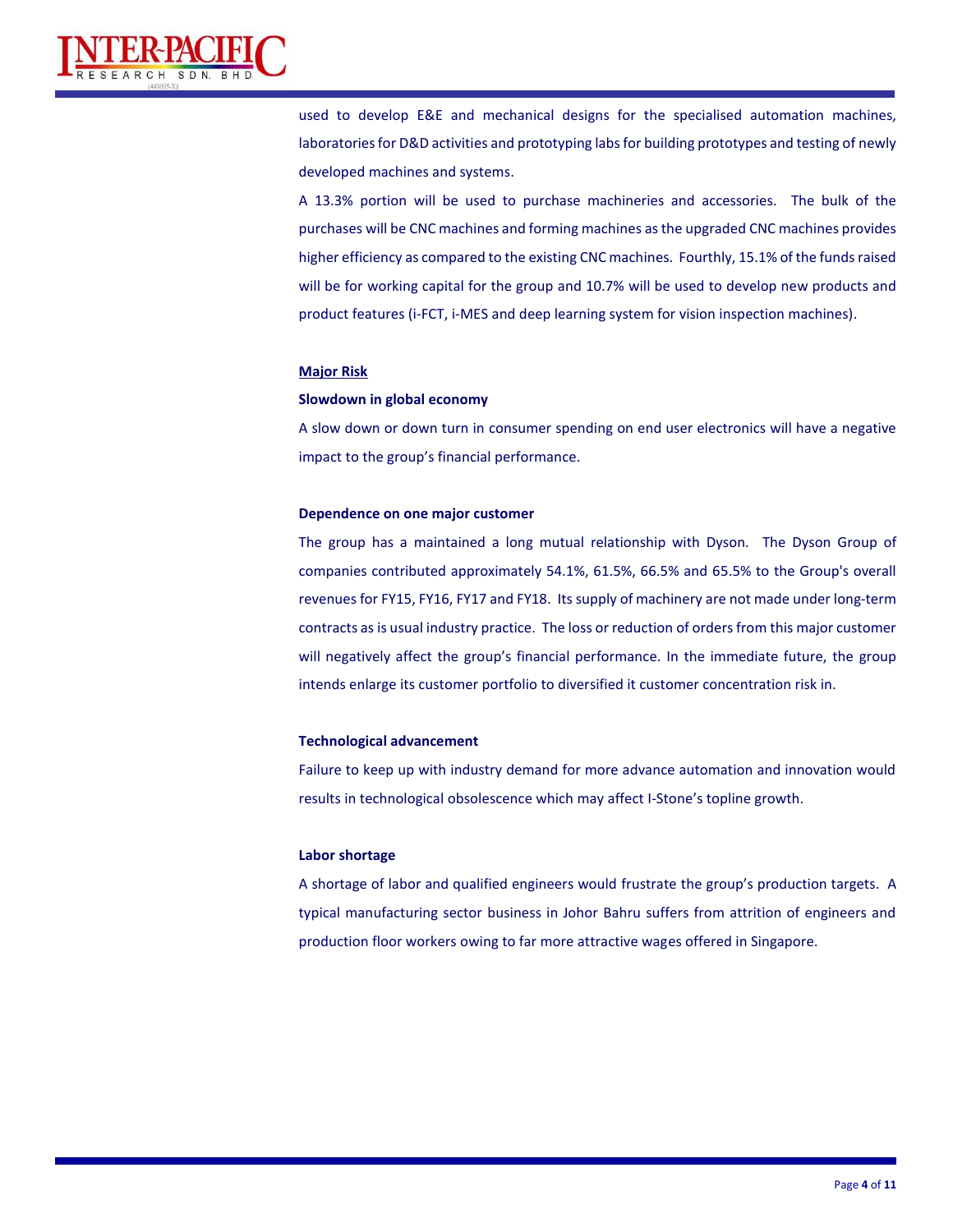

#### **Group Structure**



Source: Prospectus

**Financials**

#### **Table 4: Capacity and machines assembled**

| Capacity         | <b>Annual Capacity</b> | <b>Actual Production</b> | <b>Utlisation rate</b> |
|------------------|------------------------|--------------------------|------------------------|
| <b>FY17</b>      | 600                    | 600                      | 100%                   |
| <b>FY18</b>      | 756                    | 687                      | 91%                    |
| FY19(F)          | 864                    | 800                      | 93%                    |
| FY20(F)          | 960                    | 900                      | 94%                    |
| $\sim$<br>$\sim$ |                        |                          |                        |

Source: Prospectus, Inter-Pacific

The group relocated its factory to new premises in Oct FY18 where a larger floor space consisting of 72 manufacturing bays that enhanced production process flow. As an illustration of the group's utilization and production space, the average time for production of 1 new specialised automation machine will be equivalent to that for modifications for 4 specialised automation machines. The group assembled 482 new machines & 118 modified machines in FY17, and 568 new machines & 119 modified machines in FY18.

#### **Financials**

The group's revenue and PAT at RM67.6mil and RM11.5mil in FY18 recorded a FY15 - 18 CAGR growth of 15.28% and 41% respectively. The group's revenue growth and earnings growth were due to capacity expansion that led to higher delivery of new specialised automation machine. The group's GP margin ranged between 31.4% and 32.9% while the PBT ranged between 9.3% and17%. The jump in PAT margin in FY17 was due to lower orders from modified used machines which yields lower margins. The increase in orders for modified used machines in FY16 came as the result of new regulations regarding the EURO's home electric appliance energy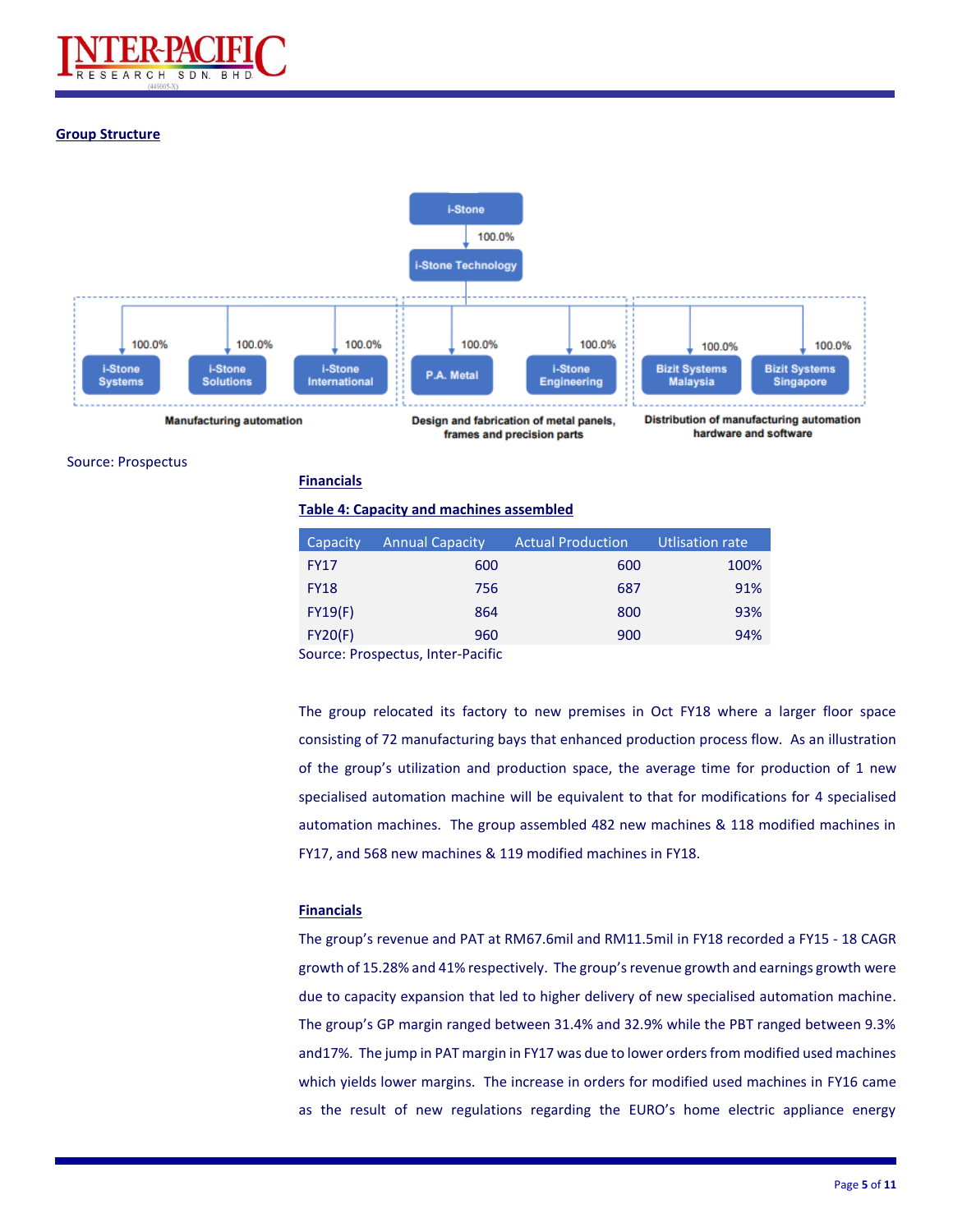

consumption. PAT margin jumped FY18, driven by gain of disposal of property, plant assets of circa~RM1.5m.



**Illustration 2: Revenue and PAT growth of 6.13% and 7.46%**

#### Source: Prospectus, Inter-Pacific





Source: Prospectus, Inter-Pacific

Upon full utilisation of IPO proceeds, the group's balance sheet will be healthy and stable with a net gearing of 0, quick ratio of 1.7x.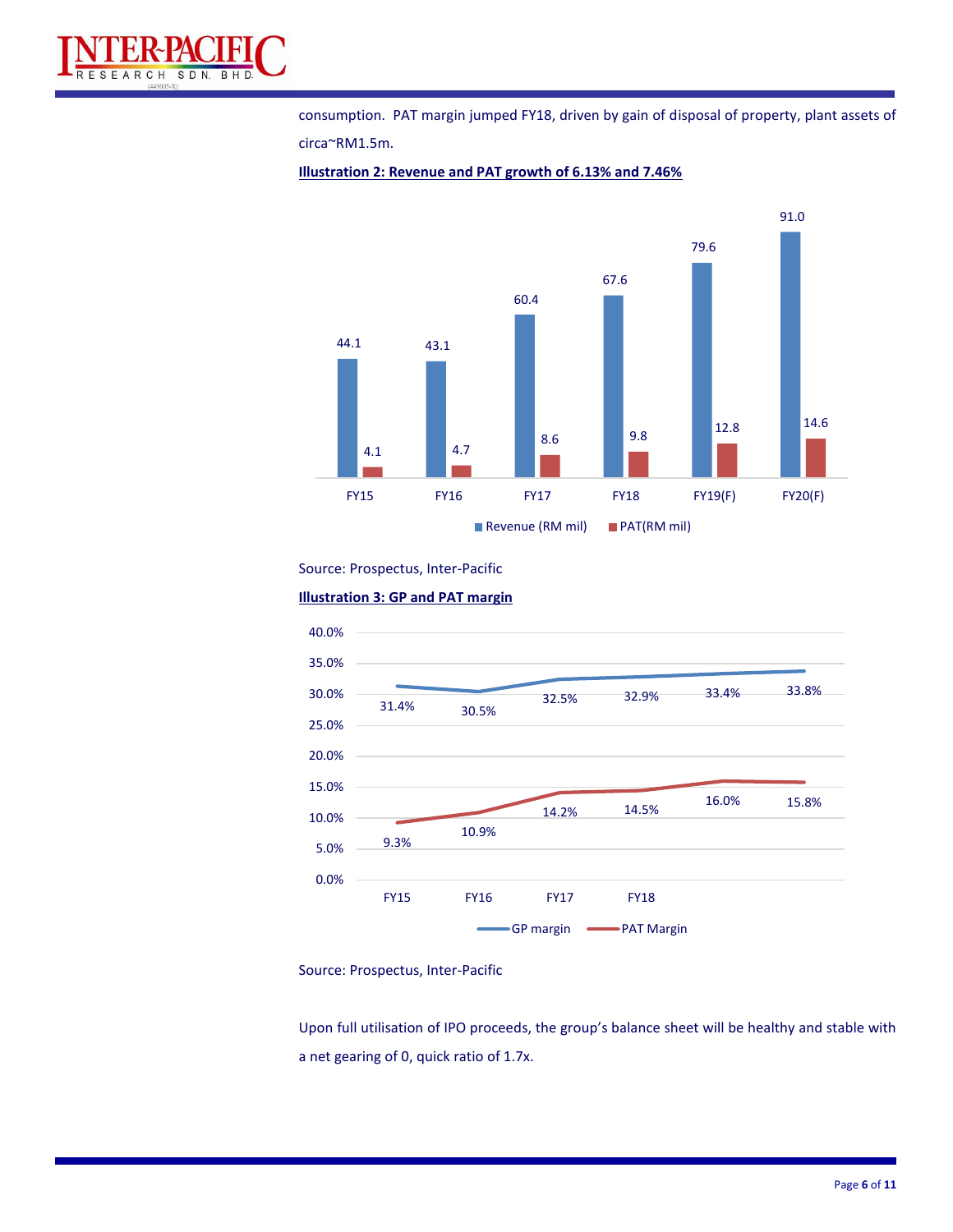

#### **Table 5: Turnover days**

|                                         | <b>FY15</b> | <b>FY16</b> | <b>FY17</b> | <b>FY18</b> |
|-----------------------------------------|-------------|-------------|-------------|-------------|
| Average trade receivables turnover days | 58          | 92          | 84          | 76          |
| Average trade payables turnover days    | 46          | 65          | 51          | 53          |
| Average inventory turnover days         | 14          | 19          | 21          | 48          |
| Current ratio                           | 2.0         | 1.9         | 1.3         | 1.8         |
| Source: Prospectus                      |             |             |             |             |

Average trade receivables turnover days rose to 92 days in FY16 due to a change in credit period from 60 days to 90 days. Average inventory turnover days rose to 48 days in FY18 due to increase in work-in-progress orders of specialised automation machines.

The group enjoys pioneer status tax incentives at the group subsidiaries i-Stone Systems and i-Stone Solution, with a tax exemption of 70% and 100% respectively which expires/expired on 31<sup>st</sup> December 2021 and 4 December 2018 respectively. The group intends to apply for additional tax incentives for its i-FCT and conveyor automation equipment/solutions.





Source: Prospectus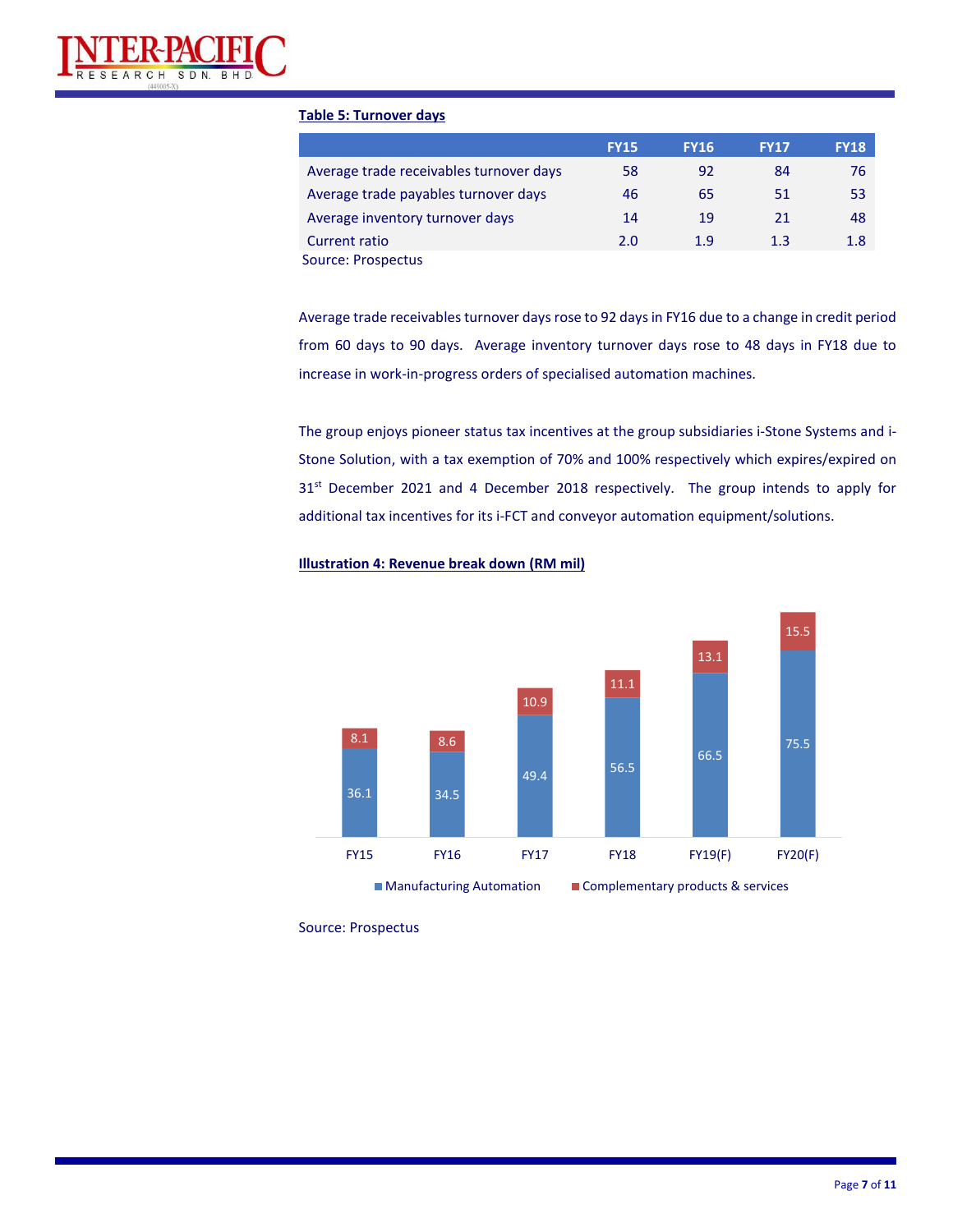

### **Table 6: Currency Denomination of Sales and Purchases**

| Sales (mil) | <b>FY15</b> |         | <b>FY16</b> | <b>FY17</b>                  | <b>FY18</b> |     |
|-------------|-------------|---------|-------------|------------------------------|-------------|-----|
| <b>RM</b>   | 29.8        | - 68%   |             | 31.7 74% 37.393 62% 51.5 76% |             |     |
| <b>USD</b>  |             | 5.1 11% | 3.3         | 8% 14.000 23% 11.0           |             | 16% |
| SGD         |             | 9.3 21% |             | 8.1 19% 9.171 15%            | 5.1         | 8%  |
|             | 44.2        |         | 43.1        | 60.38                        | 67.6        |     |

Source: Prospectus

| Purchases (mil) | <b>FY15</b> |           | <b>FY16</b> |           | <b>FY17</b> |            | <b>FY18</b> |      |
|-----------------|-------------|-----------|-------------|-----------|-------------|------------|-------------|------|
| <b>RM</b>       | 11.0        | 41%       | 11.7 47%    |           |             | 17.6 53%   | 14.6        | 44%  |
| <b>USD</b>      | 7.6         | -28%      |             | 6.6 27%   | 6.1         | 18%        | 11.3        | -34% |
| <b>SGD</b>      | 7.9         | 29%       |             | 6.5 26%   | 9.4         | <b>28%</b> | 5.4         | 16%  |
| <b>Others</b>   | 0.2         | <b>1%</b> | 0.1         | <b>1%</b> | 0.4         | 1%         | 2.1         | 6%   |
|                 | 26.7        |           | 24.99       |           | 33.5        |            | 33.4        |      |

Source: Prospectus

### **Earnings forecast**

We forecast PAT of RM12.8mil and RM14.6mil in FY19 and FY20 respectively, representing earnings growth of 11.3% in FY19 and 14.4% in FY20, driven by higher sales of specialised automation machines and higher GP margin coming from economies of scale. We are optimistic with the group's development equipment/solutions which will serve the next earnings growth inflection point. The group has not adopted a formal dividend policy.

#### **Valuation**

We ascribe 15.5 (x) PER pegged to FY20 EPS of 1.2 sen, thus establishing a fair value of RM0.185, translating a potential return of 19.6% with dividends. Our PER valuation of 15.5 (x) is within the valuation range of automation equipment peers.

|                        | Mkt Cap (RM mil) | FY18 PAT Margin (%) | Trailing PER $(x)$ | Fwd PER (x) | P/BV(x) | ROE (%) | Dyd Yied (%) |
|------------------------|------------------|---------------------|--------------------|-------------|---------|---------|--------------|
| Pentamaster            | 1.481            | 22.2                | 21.3               | 17.6        | 3.94    | 20.4    | <b>NA</b>    |
| <b>Mi Technovation</b> | 861.0            | 27.6                | 17.2               | 15.3        | 2.56    | 19      | 1.1          |
| Elsoft Research        | 526.4            | 50.8                | 18.2               | 19.7        | 4.45    | 27.8    | 5.7          |
| <b>MMS Ventures</b>    | 137.0            | 18.7                | 20.7               | 8.9         | 2.45    | 11.6    | 2.6          |
| Simple Average         |                  | 29.8                | 19.4               | 15.4        | 3.4     | 19.7    |              |

#### **Table 7: Automation Equipment Peer Valuations**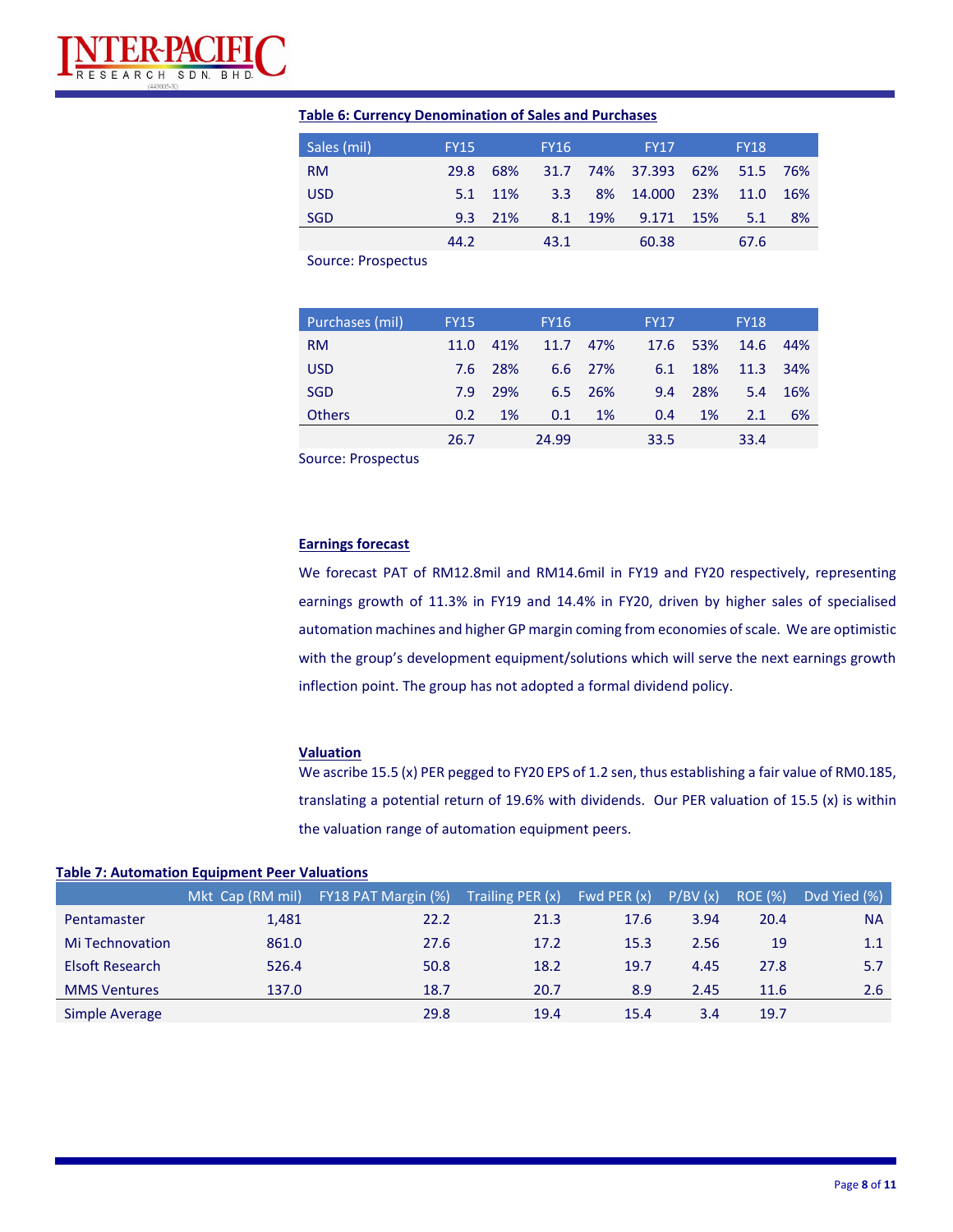

#### **Appendices Products Overview**

#### **Specialised test machines** Fully or partially automate in-process testing in different manufacturing lines **Functional test machines PCBA** machines **Test electrical Test specific functions** characteristics of PCBAs (e.g. noise levels, (e.g. voltage, current, rotational speed, and communication durability, air flows and protocol) pressure levels)









#### **Specialised process machines**

Fully or partially automate certain manufacturing processes such as assembly, screw, trim, glue sort and laser mark of parts and components



The group Distributes third party manufacturing automation software & hardware. Amongst them is the Minitab brand of statistical analysis software used for statistical analysis of manufacturing processes. Another is the Digi brand of wireless communication devices and related embedded modules, which are mainly used for loT systems; and Robotic technology equipment (such as robotic arms) manufactured by Universal Robots A/S.



Source: Prospectus



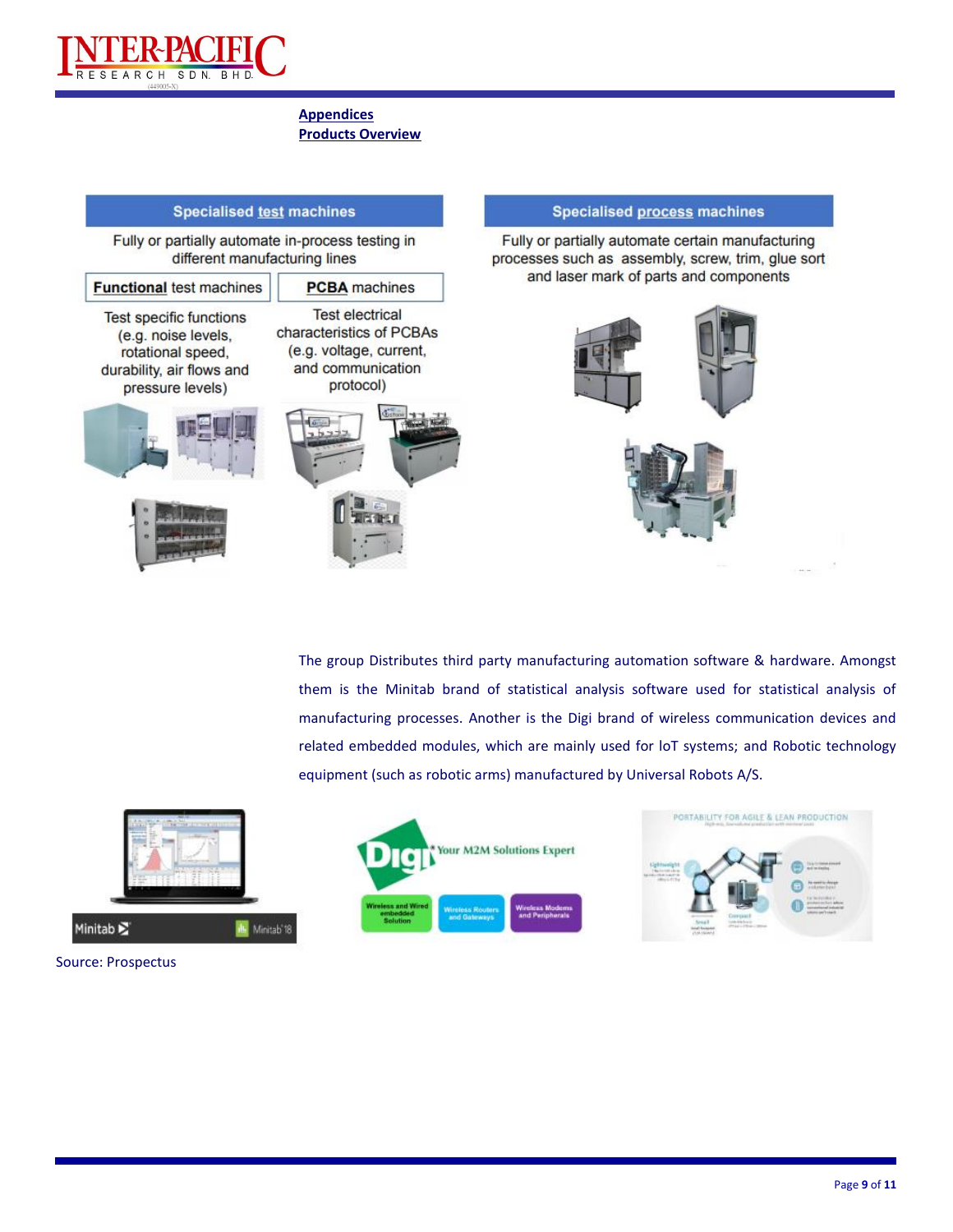

#### **Declaration of Independence of Opinions and of Interest in Securities**

The analyst(s) responsible for the production of this report hereby certifies that the views expressed herein accurately and exclusively reflect his or her personal views and opinions about any and all of the issuers or securities analysed in this report and were prepared independently and autonomously. No part of the compensation of the analyst(s) was, is, or will be directly or indirectly related to the inclusion of specific recommendations(s) or view(s) in this report. Inter-Pacific Research Sdn Bhd prohibits the analyst(s) who prepared this research report from receiving any compensation, incentive or bonus based on specific investment banking transactions or for providing a specific recommendation for, or view of, a particular group. Information barriers and other arrangements may be established where necessary to prevent conflicts of interests arising. However, the analyst(s) may receive compensation that is based on his/their coverage of group(ies) in the performance of his/their duties or the performance of his/their recommendations and the research personnel involved in the preparation of this report may also participate in the solicitation of the business. In reviewing this research report, an investor should be aware that any or all of the foregoing, among other things, may give rise to real or potential conflicts of interest. Additional information is, subject to the duties of confidentiality, available on request.

(i) As of July 8, 2019, Inter-Pacific Research Sdn Bhd has a proprietary position in the securities (which may include but not limited to shares, warrants, call warrants and/or any other derivatives) in the following group or companies mentioned or recommended in this report: (a) i-Stone Group Bhd- nil,

(ii) As of July 8, 2019, the analyst(s) who prepared this report, and the associate(s), has / have an interest in the securities (which may include but not limited to shares, warrants, call warrants and/or any other derivatives) in the following group or companies covered or recommended in this report: (a) Lai Yoon Hui - nil.

Signed

Pong Teng Siew Director Inter-Pacific Research Sdn Bhd